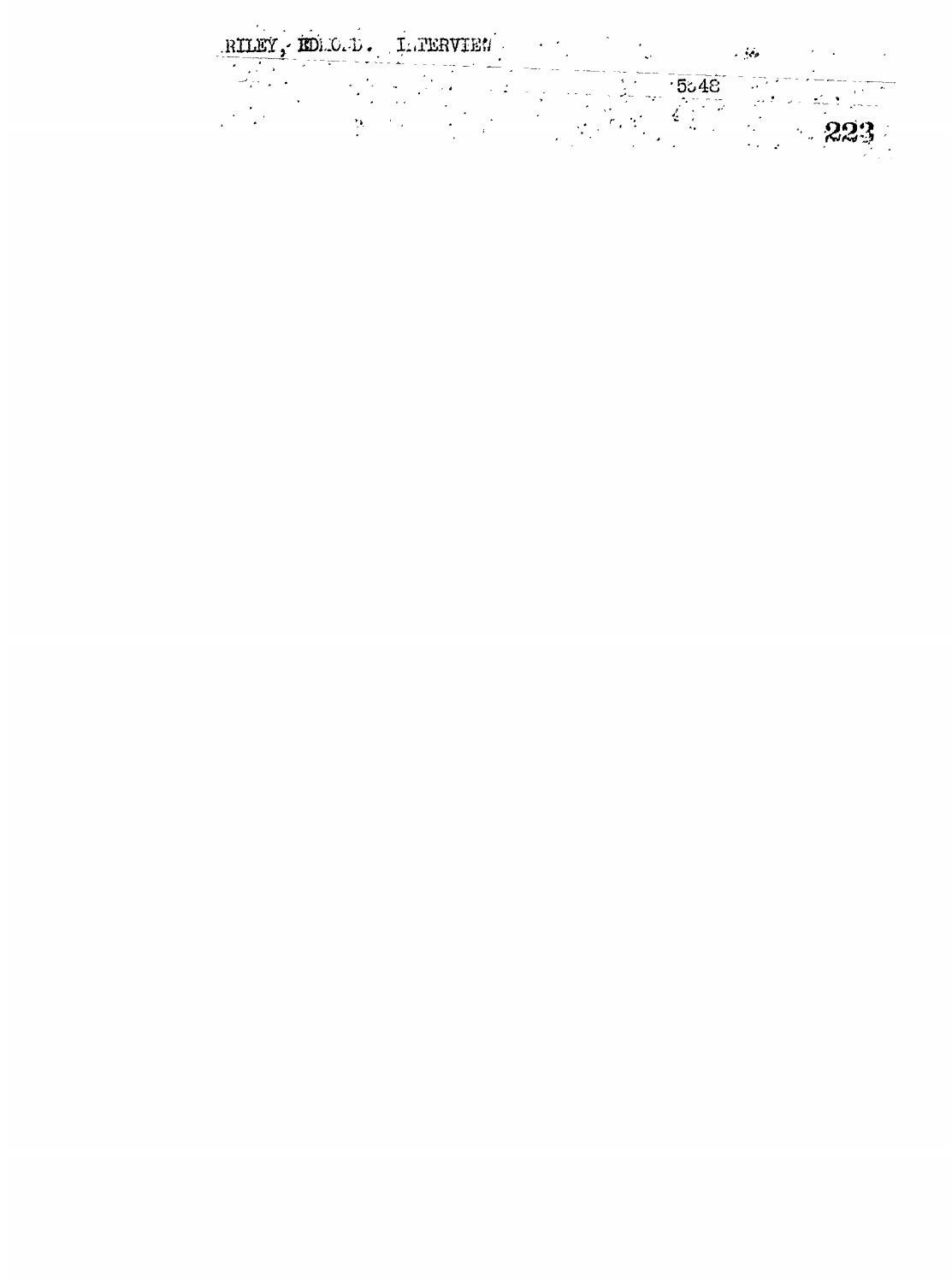RILEY, EDMOND. INTERVIEW

Rufus George, Field Worker.

 $4 - 26 - 1937$ . An Interview with Edmond Riley, (Cherokee)

Old Indian Spinning and Weaving.

Mrs. Pruca Rolland was born in the Cherokee Nation. many years before the Civil War. She was grown and married before the Civil War. She was married into the Euchee tribe. Her mother was a full blood Cherokee and  $\mathcal{L}^{\mathcal{L}}(\mathcal{L}^{\mathcal{L}})$  ,  $\mathcal{L}^{\mathcal{L}}(\mathcal{L}^{\mathcal{L}})$ was one hundred and twenty years old when she died. Che was one of the old timers in the loom work, in making.

cloth. Her daughter, Pruca Rolland, was raised up making cloth: She just died six years ago at the age of ninty five.  $\mathcal{L}^{\text{max}}$ 

She used to teil the story about raising cotton. She used to gin the seed out of the cotton with a home made cotton gin. She would spin the cotton on the homemade spinning wheel, and after the thread was spun, she would we ave it on a home-made loom and make material for different kinds of clothing. She corded the cotton on nand cords. They raised sneep and corded the wool on. cards for woolen material. She knitted cotton socks out of cotton for different people. المحافظة والمتوادين